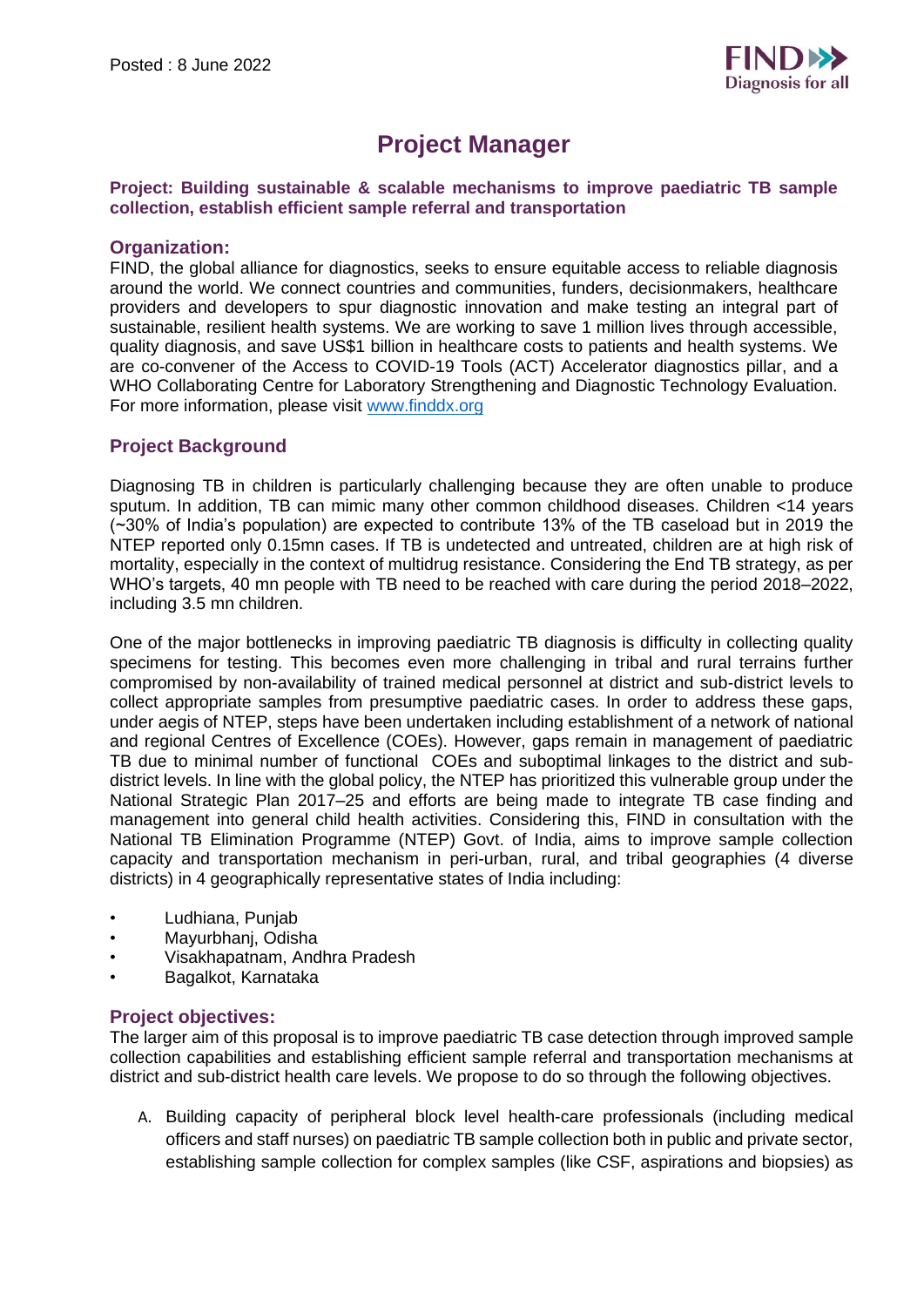

well as training hubs at district hospitals in addition to strengthening linkages with paediatric COEs or nearest tertiary hospitals (medical colleges etc.)

- B. Developing and implementing a reliable sample referral, transportation and tracking mechanism between CHCs, district hospitals and tertiary level facilities to ensure appropriate and timely diagnosis.
- C. Developing an e-consultation and a distant clinical mentoring mechanism to connect peripheral health facilities (HF) with specialised centres for guidance on sample collection including advice on type of sample to be collected.

## **Location:** New Delhi

## **Job description**

The Project Manager will work closely with the senior management and project team at FIND, as well as the State NTEPs and other stakeholders to lead implementation of all activities under the project:

The specific activities will include but not be limited to:

- Setup and creation of project workflows, M&E indicator sheets
- Lead operationalization, implementation, monitoring and supervision of all project activities and assist in evaluation of project deliverables, outputs and outcomes
- Lead coordination with tertiary institutes, states, sites, training partners and the NTEP, oversee and provide necessary technical support to the states
- Lead training content development/finalization (in consultation with technical experts) for training medical professionals on paediatric sample collection and transport techniques
- Lead meetings, trainings, mentorship network creation and operationalization in project districts
- Supervise and support the Project team and follow up on progress of the project and provide regular updates to key stakeholders including the donor agency
- Plan and allocate project resources appropriately to maximize output
- Ensure process adherence and timely data reporting by project team
- Track progress including financial and programmatic in line with the committed timelines and targets.
- Overall monitoring, technical support and coordination with sites, experts, and other stakeholders as and when required
- Any other tasks assigned time to time

## **Skills and experience required:**

- MBBS/BDS with postgraduate degree in Public Health/Epidemiology/Health Services Management with minimum of 5 years of supervisory experience in National/State public health projects (preferably TB, Malaria, HIV/AIDS, Integrated Disease Surveillance Programs etc)
- Preference will be given to:
	- o Candidates with experience of working with projects engaging public sector institutes/state health authorities
	- $\circ$  State / National level experience of working with government/ health department